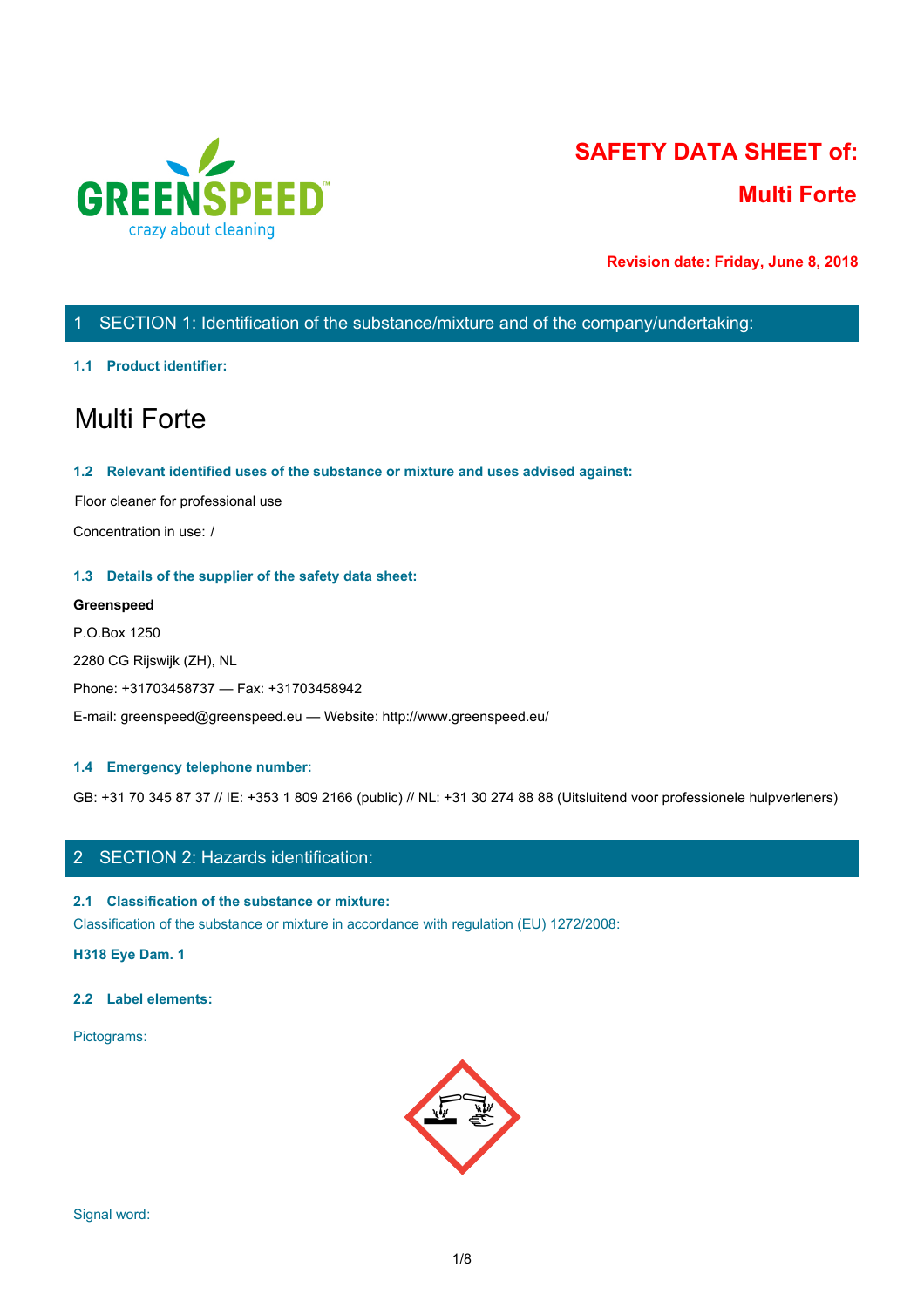### Danger

# Hazard statements:

| Danger                    |                                                                                                                                     |
|---------------------------|-------------------------------------------------------------------------------------------------------------------------------------|
| Hazard statements:        |                                                                                                                                     |
| H318 Eye Dam. 1:          | Causes serious eye damage.                                                                                                          |
| Precautionary statements: |                                                                                                                                     |
| P280:                     | Wear protective gloves, protective clothing, eye protection, face protection.                                                       |
| P305+P351+P338:           | IF IN EYES: Rinse cautiously with water for several minutes. Remove contact<br>lenses, if present and easy to do. Continue rinsing. |
| P310:                     | Immediately call a POISON CENTER or doctor.                                                                                         |
| Contains:                 |                                                                                                                                     |
|                           | alcohols C10-16 ethoxylated propoxylated. Sodium octyl sulphate                                                                     |

# Contains:

alcohols, C10-16, ethoxylated, propoxylated Sodium octyl sulphate

#### **2.3 Other hazards:**

none and the state of the state of the state of the state of the state of the state of the state of the state of the state of the state of the state of the state of the state of the state of the state of the state of the s

# 3 SECTION 3: Composition/information on ingredients:

| CAS number:<br>69227-22-1<br><b>EINECS:</b><br><b>REACH Registration number:</b><br><b>CLP Classification:</b><br>H302 Acute tox. 4<br><b>H318 Eye Dam. 1</b><br>$\leq 4 \%$<br>Fattyalcohol C10, ethoxylated<br>CAS number:<br>27252-75-1<br><b>EINECS:</b><br><b>REACH Registration number:</b><br><b>CLP Classification:</b><br>H302 Acute tox. 4<br>H319 Eye Irrit. 2<br>$\leq 2\%$<br>Potassium oleate<br>CAS number:<br>143-18-0<br><b>EINECS:</b><br>205-590-5<br><b>REACH Registration number:</b><br><b>CLP Classification:</b><br>H315 Skin Irrit. 2<br>H319 Eye Irrit. 2<br>Phenoxyethanol<br>$\leq 2 \%$<br>CAS number:<br>122-99-6<br><b>EINECS:</b><br>204-589-7<br><b>REACH Registration number:</b><br><b>CLP Classification:</b><br>H302 Acute tox. 4<br>H319 Eye Irrit. 2<br>$\leq 2 \%$<br>potassium cocoate<br>CAS number:<br>61789-30-8 |                                             |              |                |           |  |
|--------------------------------------------------------------------------------------------------------------------------------------------------------------------------------------------------------------------------------------------------------------------------------------------------------------------------------------------------------------------------------------------------------------------------------------------------------------------------------------------------------------------------------------------------------------------------------------------------------------------------------------------------------------------------------------------------------------------------------------------------------------------------------------------------------------------------------------------------------------|---------------------------------------------|--------------|----------------|-----------|--|
|                                                                                                                                                                                                                                                                                                                                                                                                                                                                                                                                                                                                                                                                                                                                                                                                                                                              | alcohols, C10-16, ethoxylated, propoxylated | $\leq 20 \%$ |                |           |  |
|                                                                                                                                                                                                                                                                                                                                                                                                                                                                                                                                                                                                                                                                                                                                                                                                                                                              |                                             |              |                |           |  |
|                                                                                                                                                                                                                                                                                                                                                                                                                                                                                                                                                                                                                                                                                                                                                                                                                                                              |                                             |              |                |           |  |
|                                                                                                                                                                                                                                                                                                                                                                                                                                                                                                                                                                                                                                                                                                                                                                                                                                                              |                                             |              |                |           |  |
|                                                                                                                                                                                                                                                                                                                                                                                                                                                                                                                                                                                                                                                                                                                                                                                                                                                              |                                             |              |                |           |  |
|                                                                                                                                                                                                                                                                                                                                                                                                                                                                                                                                                                                                                                                                                                                                                                                                                                                              |                                             |              |                |           |  |
|                                                                                                                                                                                                                                                                                                                                                                                                                                                                                                                                                                                                                                                                                                                                                                                                                                                              |                                             |              |                |           |  |
|                                                                                                                                                                                                                                                                                                                                                                                                                                                                                                                                                                                                                                                                                                                                                                                                                                                              |                                             |              |                |           |  |
|                                                                                                                                                                                                                                                                                                                                                                                                                                                                                                                                                                                                                                                                                                                                                                                                                                                              |                                             |              |                |           |  |
|                                                                                                                                                                                                                                                                                                                                                                                                                                                                                                                                                                                                                                                                                                                                                                                                                                                              |                                             |              |                |           |  |
|                                                                                                                                                                                                                                                                                                                                                                                                                                                                                                                                                                                                                                                                                                                                                                                                                                                              |                                             |              |                |           |  |
|                                                                                                                                                                                                                                                                                                                                                                                                                                                                                                                                                                                                                                                                                                                                                                                                                                                              |                                             |              |                |           |  |
|                                                                                                                                                                                                                                                                                                                                                                                                                                                                                                                                                                                                                                                                                                                                                                                                                                                              |                                             |              |                |           |  |
|                                                                                                                                                                                                                                                                                                                                                                                                                                                                                                                                                                                                                                                                                                                                                                                                                                                              |                                             |              |                |           |  |
|                                                                                                                                                                                                                                                                                                                                                                                                                                                                                                                                                                                                                                                                                                                                                                                                                                                              |                                             |              |                |           |  |
|                                                                                                                                                                                                                                                                                                                                                                                                                                                                                                                                                                                                                                                                                                                                                                                                                                                              |                                             |              |                |           |  |
|                                                                                                                                                                                                                                                                                                                                                                                                                                                                                                                                                                                                                                                                                                                                                                                                                                                              |                                             |              |                |           |  |
|                                                                                                                                                                                                                                                                                                                                                                                                                                                                                                                                                                                                                                                                                                                                                                                                                                                              |                                             |              |                |           |  |
|                                                                                                                                                                                                                                                                                                                                                                                                                                                                                                                                                                                                                                                                                                                                                                                                                                                              |                                             |              | <b>EINECS:</b> | 263-049-9 |  |
| <b>REACH Registration number:</b>                                                                                                                                                                                                                                                                                                                                                                                                                                                                                                                                                                                                                                                                                                                                                                                                                            |                                             |              |                |           |  |
| <b>CLP Classification:</b><br>H315 Skin Irrit. 2<br>H319 Eye Irrit. 2                                                                                                                                                                                                                                                                                                                                                                                                                                                                                                                                                                                                                                                                                                                                                                                        |                                             |              |                |           |  |

For the full text of the H phrases mentioned in this section, see section 16.

# 4 SECTION 4: First aid measures: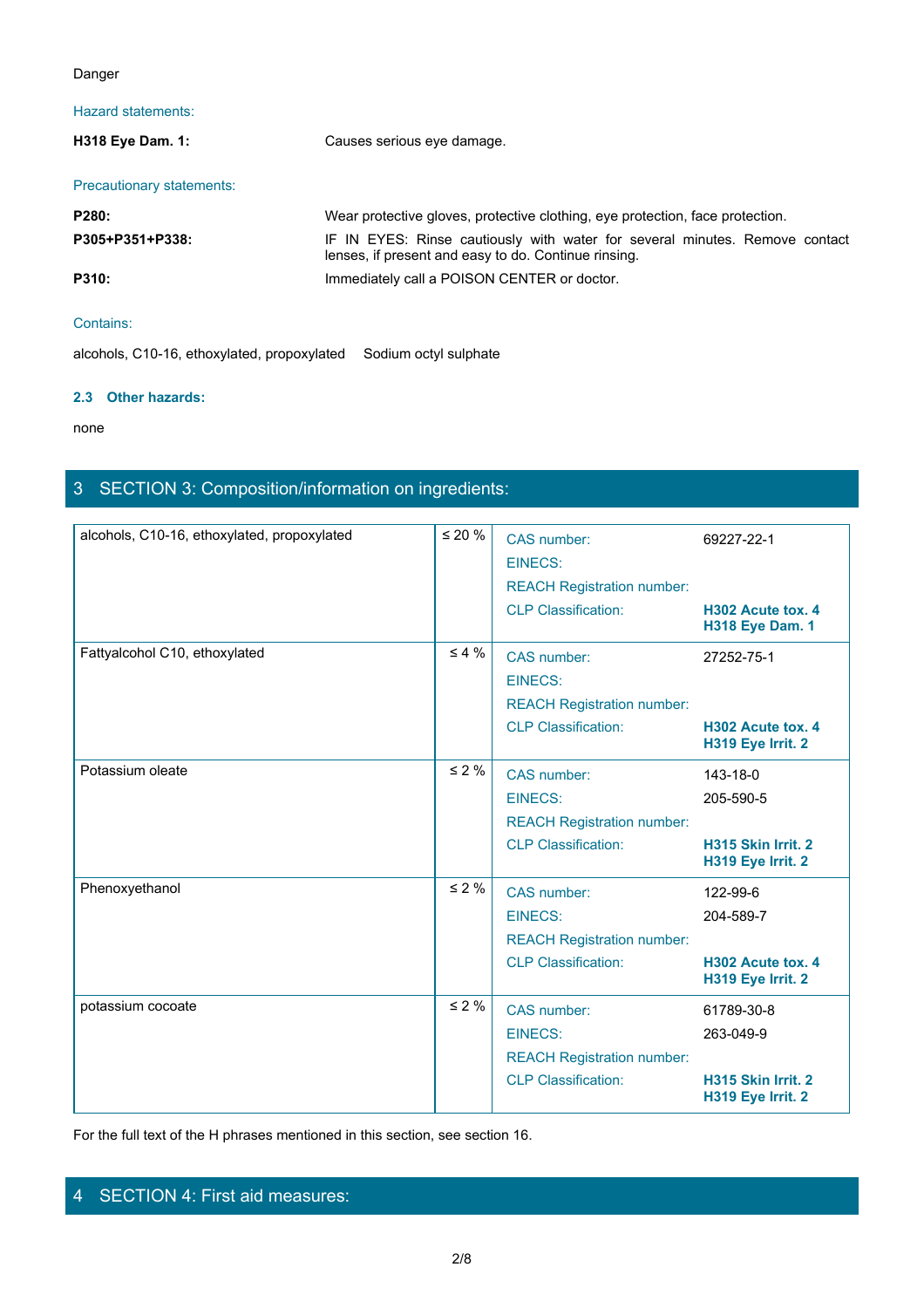#### **4.1 Description of first aid measures:**

| 4.1 Description of first aid measures: |                                                                                                                     |
|----------------------------------------|---------------------------------------------------------------------------------------------------------------------|
|                                        | Always ask medical advice as soon as possible should serious or continuous disturbances occur.                      |
| Skin contact:                          | remove contaminated clothing, rinse skin with plenty of water and immediately<br>transport to hospital.             |
| Eye contact:                           | first prolonged rinsing with water (contact lenses to be removed if this is easily done)<br>then take to physician. |
| Ingestion:                             | rinse mouth, do not induce vomiting, take to hospital immediately.                                                  |
| Inhalation:                            | let sit upright, fresh air, rest and take to hospital.                                                              |
|                                        |                                                                                                                     |

### **4.2 Most important symptoms and effects, both acute and delayed:**

| <b>Skin contact:</b> | caustic, redness, pain, serious burns                                                                                   |
|----------------------|-------------------------------------------------------------------------------------------------------------------------|
| Eye contact:         | caustic, redness, blurred vision, pain                                                                                  |
| Ingestion:           | caustic, lack of breath, vomiting, blisters on lips and tongue, burning pain in mouth<br>and throat, gullet and stomach |
| Inhalation:          | headache, dizziness, nausea, drowsiness, unconsciousness                                                                |

#### **4.3 Indication of any immediate medical attention and special treatment needed:**

none and the state of the state of the state of the state of the state of the state of the state of the state of the state of the state of the state of the state of the state of the state of the state of the state of the s

# 5 SECTION 5: Fire-fighting measures:

#### **5.1 Extinguishing media:**

CO2, foam, powder, sprayed water

#### **5.2 Special hazards arising from the substance or mixture:**

none and the state of the state of the state of the state of the state of the state of the state of the state of the state of the state of the state of the state of the state of the state of the state of the state of the s

#### **5.3 Advice for firefighters:**

**Extinguishing agents to be avoided:** none and the state of the state of the state of the state of the state of the state of the state of the state of the state of the state of the state of the state of the state of the state of the state of the state of the s

# 6 SECTION 6: Accidental release measures:

#### **6.1 Personal precautions, protective equipment and emergency procedures:**

none<br>
S. SECTION 5: Fire-fighting measures:<br>
S. S. Special hazards arising from the substance or mixture:<br>
H. S. Special hazards arising from the substance or mixture:<br>
and avoid in the fumes, spilled substances and avoid windRemove any contaminated clothing and used contaminated protective equipment and dispose of it safely.

#### **6.2 Environmental precautions:**

do not allow to flow into sewers or open water.

#### **6.3 Methods and material for containment and cleaning up:**

Contain released substance, store into suitable containers. If possible remove by using absorbent material.

#### **6.4 Reference to other sections:**

for further information check sections 8 & 13.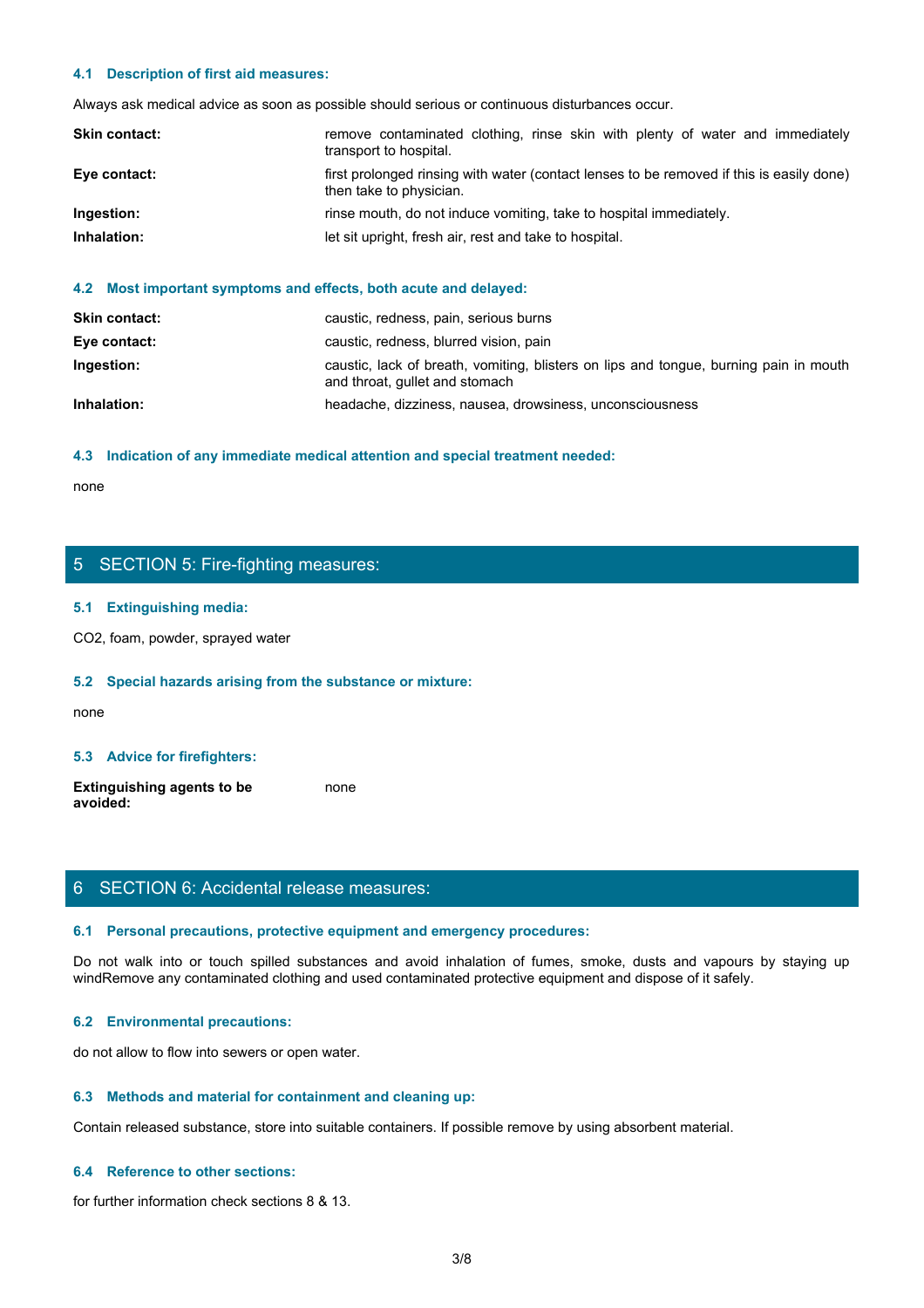# 7 SECTION 7: Handling and storage:

#### **7.1 Precautions for safe handling:**

#### **7.2 Conditions for safe storage, including any incompatibilities:**

### **7.3 Specific end use(s):**

## 8 SECTION 8: Exposure controls/personal protection:

#### **8.1 Control parameters:**

#### **8.2 Exposure controls:**

|                                  | 7 SECTION 7: Handling and storage:                                                                                                                                                                                                                                                                                                                                |                             |
|----------------------------------|-------------------------------------------------------------------------------------------------------------------------------------------------------------------------------------------------------------------------------------------------------------------------------------------------------------------------------------------------------------------|-----------------------------|
|                                  | 7.1 Precautions for safe handling:                                                                                                                                                                                                                                                                                                                                |                             |
|                                  | handle with care to avoid spillage.                                                                                                                                                                                                                                                                                                                               |                             |
|                                  | 7.2 Conditions for safe storage, including any incompatibilities:                                                                                                                                                                                                                                                                                                 |                             |
|                                  | keep in a sealed container in a closed, frost-free, ventilated room.                                                                                                                                                                                                                                                                                              |                             |
|                                  | 7.3 Specific end use(s):                                                                                                                                                                                                                                                                                                                                          |                             |
|                                  | Floor cleaner for professional use                                                                                                                                                                                                                                                                                                                                |                             |
|                                  | 8 SECTION 8: Exposure controls/personal protection:                                                                                                                                                                                                                                                                                                               |                             |
|                                  | 8.1 Control parameters:                                                                                                                                                                                                                                                                                                                                           |                             |
|                                  | Listing of the hazardous ingredients in section 3, of which the TLV value is known                                                                                                                                                                                                                                                                                |                             |
|                                  |                                                                                                                                                                                                                                                                                                                                                                   |                             |
| 8.2 Exposure controls:           |                                                                                                                                                                                                                                                                                                                                                                   |                             |
| <b>Inhalation</b><br>protection: | use with sufficient exhaust ventilation. If necessary, use an air-purifying face mask in case of<br>respiratory hazards. Use the ABEK type as protection against these troublesome levels.                                                                                                                                                                        | $\overline{\bullet\bullet}$ |
| <b>Skin</b><br>protection:       | handling with nitril-gloves (EN 374). Breakthrough time: >480' Material thickness: 0,35 mm.<br>Thoroughly check gloves before use. Take of the gloves properly without touching the outside<br>with your bare hands. The manufacturer of the protective gloves has to be consulted about the<br>suitability for a specific work station. Wash and dry your hands. | րո<br>$\omega_{\rm i}$      |
| <b>Eye</b><br>protection:        | keep an eye-rinse bottle within reach. Tight-fitting safety goggles. Wear a face shield and<br>protective suit in case of exceptional processing problems.                                                                                                                                                                                                        |                             |
| <b>Other</b><br>protection:      | impermeable clothing. The type of protective equipment depends on the concentration and<br>amount of hazardous substances at the work station in question.                                                                                                                                                                                                        |                             |

# 9 SECTION 9: Physical and chemical properties:

#### **9.1 Information on basic physical and chemical properties:**

| Melting point/melting range:        | 0 °C              |
|-------------------------------------|-------------------|
| <b>Boiling point/Boiling range:</b> | 100 °C $-$ 245 °C |
| pH:                                 | 8.5               |
| pH 1% diluted in water:             |                   |
| Vapour pressure/20°C,:              | 2 332 Pa          |
| Vapour density:                     | not applicable    |
| Relative density, 20°C:             | 1.0240 kg/l       |
| Appearance/20°C:                    | liquid            |
| Flash point:                        |                   |
| Flammability (solid, gas):          | not applicable    |
| <b>Auto-ignition temperature:</b>   |                   |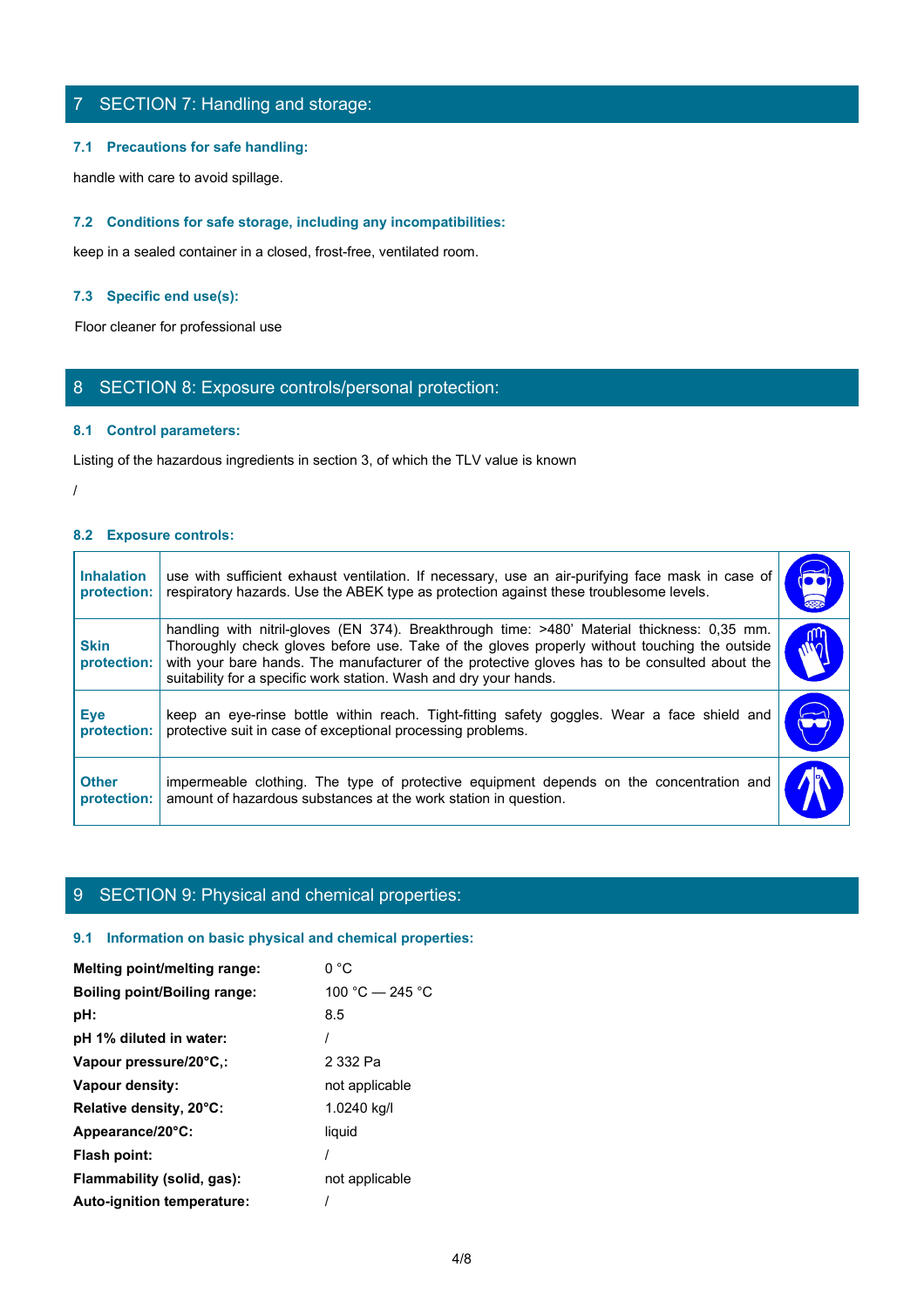| <b>Upper flammability or explosive</b><br>limit, $(Vol %)$ : | 9.000%             |
|--------------------------------------------------------------|--------------------|
| Lower flammability or explosive<br>limit, (Vol %):           | 1.400 %            |
| <b>Explosive properties:</b>                                 | not applicable     |
| <b>Oxidising properties:</b>                                 | not applicable     |
| <b>Decomposition temperature:</b>                            |                    |
| Solubility in water:                                         | completely soluble |
| <b>Partition coefficient: n-</b><br>octanol/water:           | not applicable     |
| Odour:                                                       | characteristic     |
| <b>Odour threshold:</b>                                      | not applicable     |
| Dynamic viscosity, 20°C:                                     | 1 mPa.s            |
| Kinematic viscosity, 40°C:                                   | 1 mm $\frac{2}{s}$ |
| Evaporation rate (n-BuAc = 1):                               | 0.300              |

#### **9.2 Other information:**

| Volatile organic component (VOC):            |  |
|----------------------------------------------|--|
| Volatile organic component (VOC): 14.178 g/l |  |
| <b>Sustained combustion test:</b>            |  |

# 10 SECTION 10: Stability and reactivity:

#### **10.1 Reactivity:**

stable under normal conditions.

#### **10.2 Chemical stability:**

extremely high or low temperatures.

#### **10.3 Possibility of hazardous reactions:**

none and the state of the state of the state of the state of the state of the state of the state of the state of the state of the state of the state of the state of the state of the state of the state of the state of the s

#### **10.4 Conditions to avoid:**

protect from sunlight and do not expose to temperatures exceeding + 50°C.

#### **10.5 Incompatible materials:**

none and the state of the state of the state of the state of the state of the state of the state of the state of the state of the state of the state of the state of the state of the state of the state of the state of the s

#### **10.6 Hazardous decomposition products:**

doesn't decompose with normal use

# 11 SECTION 11: Toxicological information:

### **11.1 Information on toxicological effects:**

**H318 Eye Dam. 1:** Causes serious eye damage.

**Calculated acute toxicity, ATE oral:** /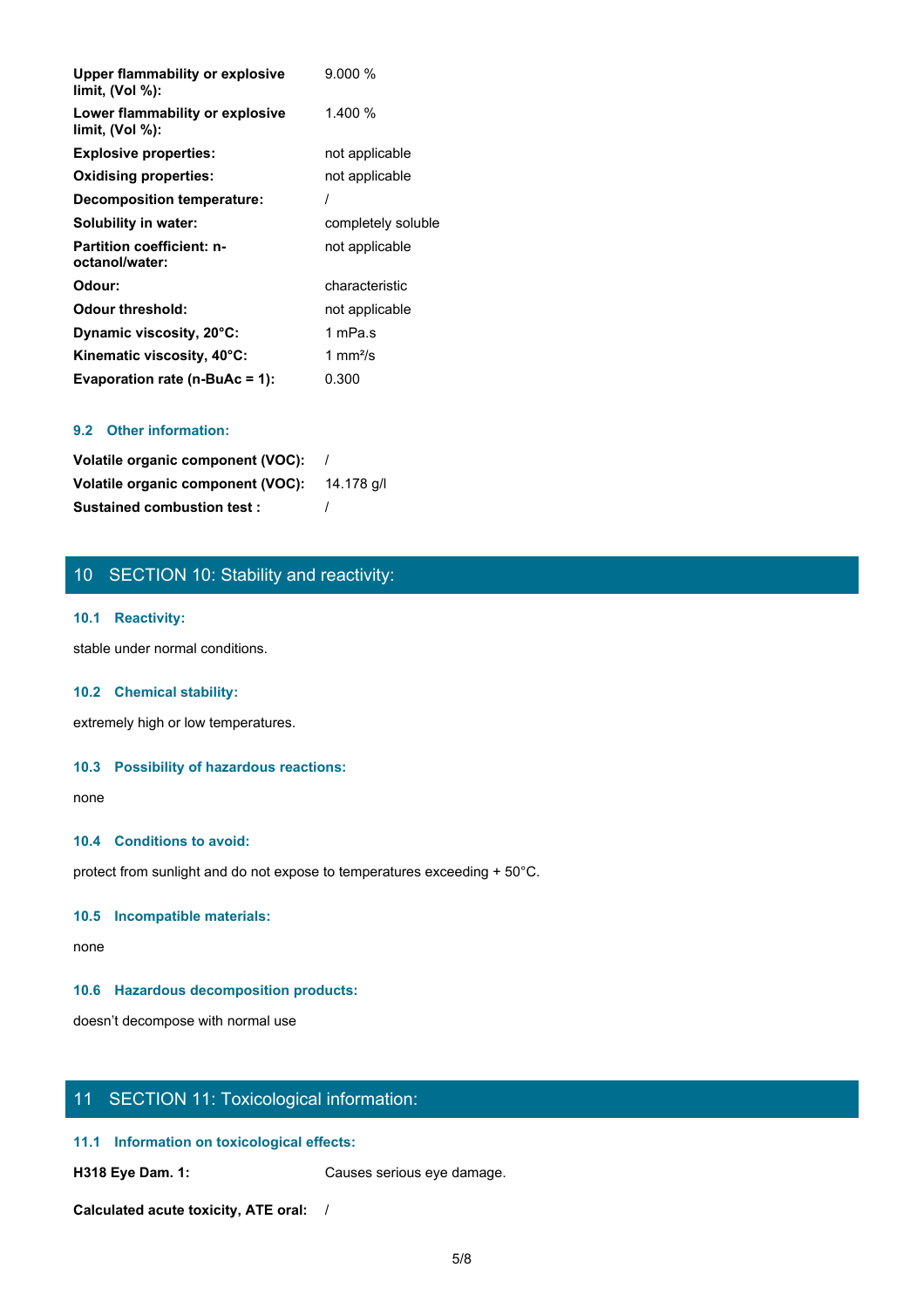#### **Calculated acute toxicity, ATE dermal:**

| alcohols, C10-16, ethoxylated, propoxylated                   | LD50 oral, rat:<br>LD50 dermal, rabbit:<br>LC50, Inhalation, rat, 4h: $\geq$ 50 mg/l | 1 800 mg/kg<br>$\geq 5000$ mg/kg                                                                                        |
|---------------------------------------------------------------|--------------------------------------------------------------------------------------|-------------------------------------------------------------------------------------------------------------------------|
| Fattyalcohol C10, ethoxylated                                 | LD50 oral, rat:<br>LD50 dermal, rabbit:<br>LC50, Inhalation, rat, 4h: $\geq$ 50 mg/l | $\geq 5000$ mg/kg<br>$\geq 5000$ mg/kg                                                                                  |
| Potassium oleate                                              | LD50 oral, rat:<br>LD50 dermal, rabbit:<br>LC50, Inhalation, rat, 4h: $\geq$ 50 mg/l | $\geq 5000$ mg/kg<br>$\geq 5000$ mg/kg                                                                                  |
| Phenoxyethanol                                                | LD50 oral, rat:<br>LD50 dermal, rabbit:<br>LC50, Inhalation, rat, 4h: $\geq$ 50 mg/l | 500 mg/kg<br>$\geq 5000$ mg/kg                                                                                          |
| potassium cocoate                                             | LD50 oral, rat:<br>LD50 dermal, rabbit:<br>LC50, Inhalation, rat, 4h: $\geq$ 50 mg/l | $\geq 5000$ mg/kg<br>$\geq 5000$ mg/kg                                                                                  |
| 12 SECTION 12: Ecological information:                        |                                                                                      |                                                                                                                         |
| 12.1 Toxicity:                                                |                                                                                      |                                                                                                                         |
| Phenoxyethanol                                                | LC50 (Fish):<br>NOEC (Fish):<br>EC50 (Algae):<br>EC50 (soil microorganisms):         | > 100 mg/l, 96 h (Leuciscus idus)<br>23 mg/l, 34 d, Pimephales promelas<br>> 500 mg/l, 72 h<br>EC10:320 mg/l, 17 h      |
| 12.2 Persistence and degradability:                           |                                                                                      | The surfactants contained in this preparation comply with the biodegradability criteria as laid down in Regulation (EC) |
| No.648/2004 on detergents.<br>12.3 Bioaccumulative potential: |                                                                                      |                                                                                                                         |
|                                                               | <b>Additional data:</b>                                                              |                                                                                                                         |
| Phenoxyethanol                                                | log Pow = 1,16, BCF: 0,35                                                            |                                                                                                                         |

/

# 12 SECTION 12: Ecological information:

### **12.1 Toxicity:**

| Phenoxyethanol | $LC50$ (Fish):              | > 100 mg/l, 96 h (Leuciscus idus)  |
|----------------|-----------------------------|------------------------------------|
|                | NOEC (Fish):                | 23 mg/l, 34 d, Pimephales promelas |
|                | EC50 (Algae):               | > 500 mg/l, 72 h                   |
|                | EC50 (soil microorganisms): | EC10:320 mg/l, 17 h                |

### **12.2 Persistence and degradability:**

#### **12.3 Bioaccumulative potential:**

|                            | <b>SAMPLE</b><br>rala.<br>.                                                           |
|----------------------------|---------------------------------------------------------------------------------------|
| Ph<br>nano<br>: P∏BnJ<br>. | 0,35<br><b>BCF</b><br>1.16.<br>loq<br>$Pow =$<br>. . <u>.</u><br>$-$<br>___<br>$\sim$ |

### **12.4 Mobility in soil:**

| Water hazard class, WGK (AwSV): |                    |
|---------------------------------|--------------------|
| Solubility in water:            | completely soluble |

### **12.5 Results of PBT and vPvB assessment:**

No additional data available

#### **12.6 Other adverse effects:**

No additional data available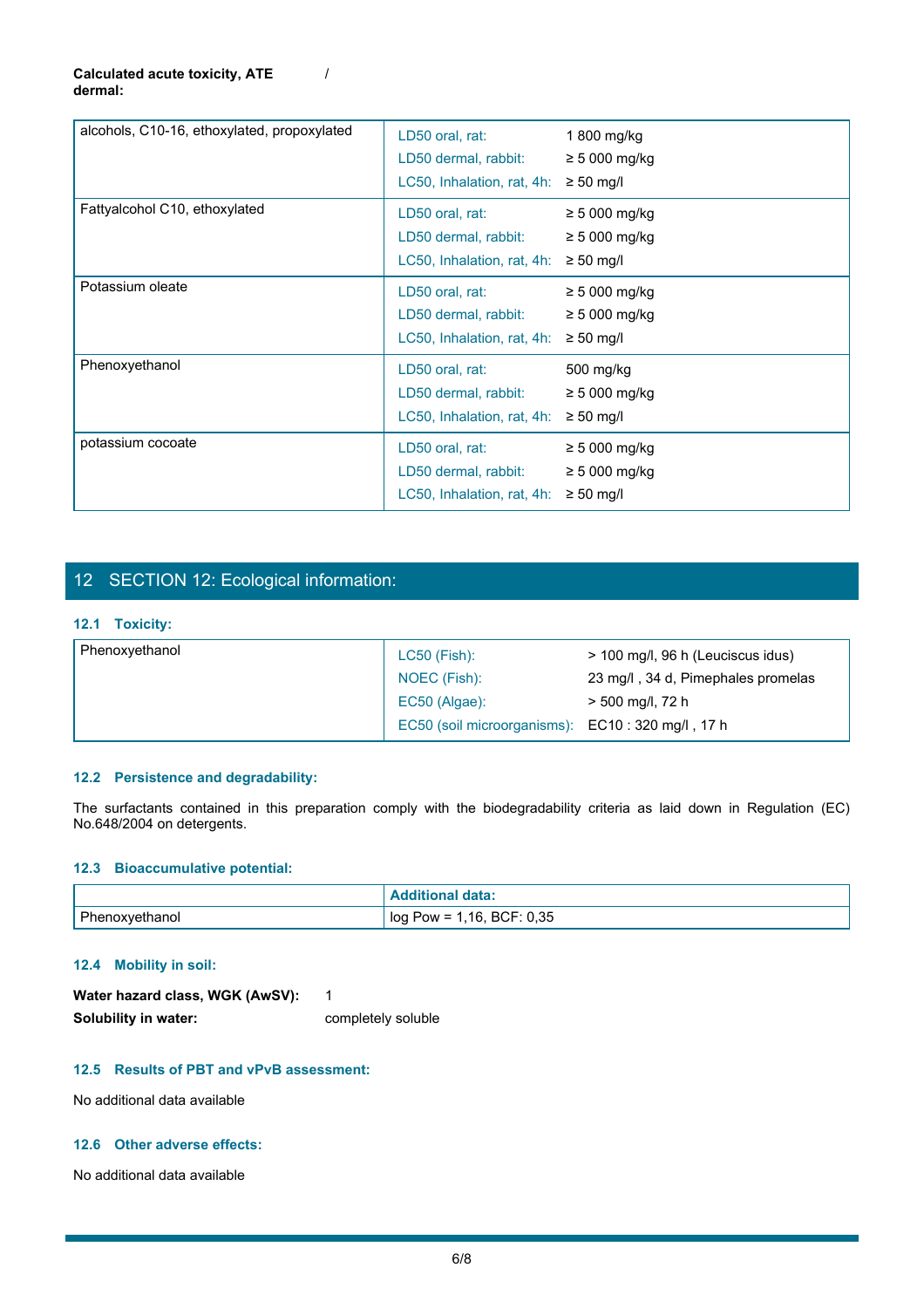# 13 SECTION 13: Disposal considerations:

#### **13.1 Waste treatment methods:**

The product may be discharged in the indicated percentages of utilization, provided it is neutralised to pH 7. Possible restrictive regulations by local authority should always be adhered to.<br>The product may be discharged restrictive regulations by local authority should always be adhered to.

# 14 SECTION 14: Transport information:

### **14.1 UN number:**

not applicable

#### **14.2 UN proper shipping name:**

ADR, IMDG, ICAO/IATA not applicable

#### **14.3 Transport hazard class(es):**

| Class(es):                              | not applicable |
|-----------------------------------------|----------------|
| Identification number of the<br>hazard: | not applicable |

# **14.4 Packing group:**

not applicable

#### **14.5 Environmental hazards:**

not dangerous to the environment

#### **14.6 Special precautions for user:**

| <b>Hazard characteristics:</b> | not applicable |
|--------------------------------|----------------|
| <b>Additional guidance:</b>    | not applicable |

# 15 SECTION 15: Regulatory information:

#### **15.1 Safety, health and environmental regulations/legislation specific for the substance or mixture:**

| <b>Hazard characteristics:</b>                         | not applicable                                                                                       |
|--------------------------------------------------------|------------------------------------------------------------------------------------------------------|
| <b>Additional guidance:</b>                            | not applicable                                                                                       |
|                                                        |                                                                                                      |
|                                                        |                                                                                                      |
| 15 SECTION 15: Regulatory information:                 |                                                                                                      |
|                                                        | 15.1 Safety, health and environmental regulations/legislation specific for the substance or mixture: |
| Water hazard class, WGK (AwSV):                        | - 1                                                                                                  |
| Volatile organic component (VOC):                      |                                                                                                      |
| Volatile organic component (VOC):                      | 14.178 g/l                                                                                           |
| <b>Composition by regulation (EC)</b><br>648/2004:     | Nonionic surfactants 15% - 30%, Soap < 5%, Anionic surfactants < 5%, Perfumes                        |
| <b>15.2 Chemical Safety Assessment:</b>                |                                                                                                      |
| No data available                                      |                                                                                                      |
|                                                        |                                                                                                      |
| 16 SECTION 16: Other information:                      |                                                                                                      |
| Legend to abbreviations used in the safety data sheet: |                                                                                                      |
| ADR:                                                   | The European Agreement concerning the International Carriage of Dangerous<br>Goods by Road           |
| BCF:                                                   | <b>Bioconcentration factor</b>                                                                       |
|                                                        | 7/8                                                                                                  |
|                                                        |                                                                                                      |
|                                                        |                                                                                                      |

#### **15.2 Chemical Safety Assessment:**

# 16 SECTION 16: Other information:

#### **Legend to abbreviations used in the safety data sheet:**